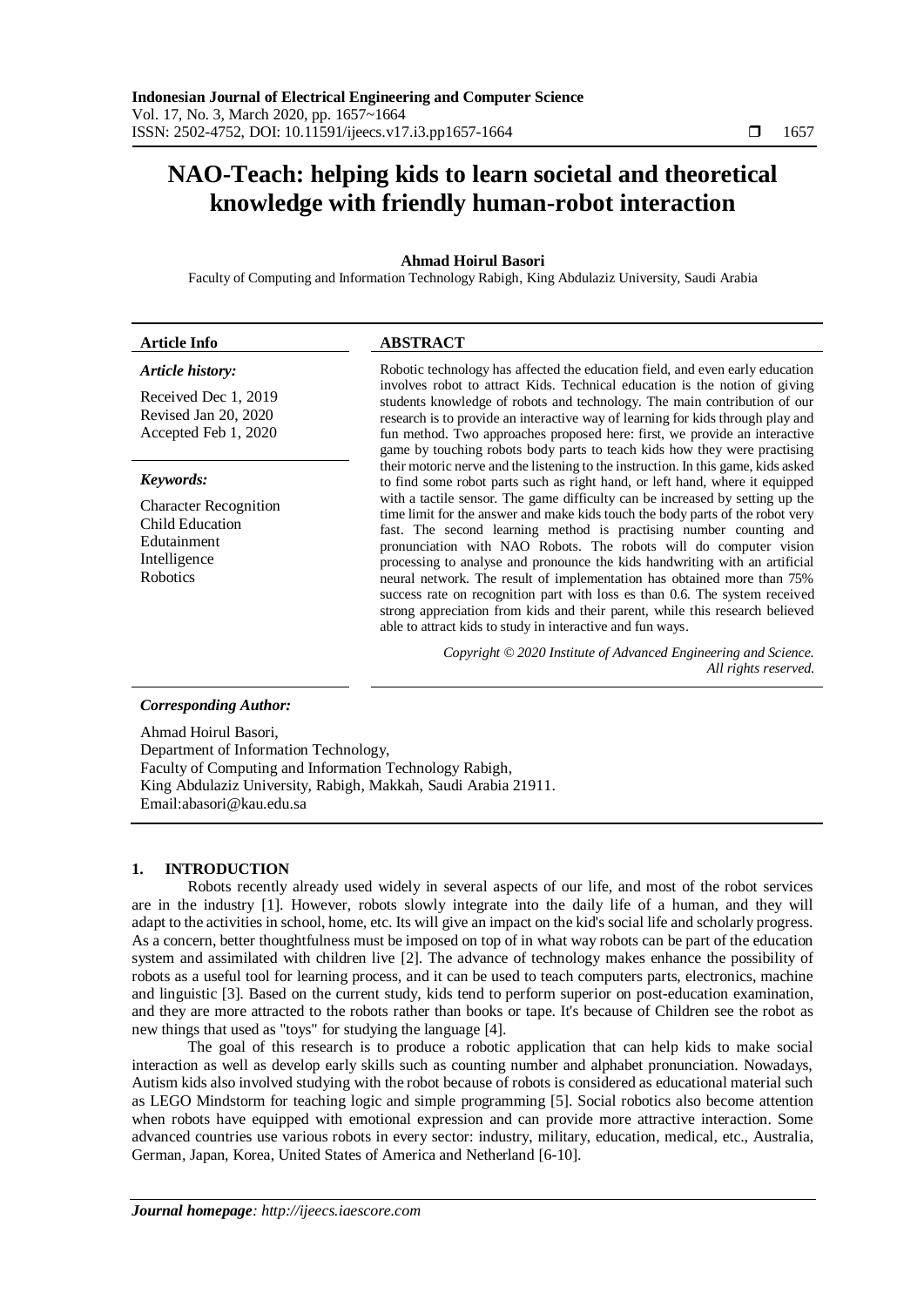A robot used with intention introduce information technology and program design and to train scholar students with machinery [11]. In Dutch high school, students were progressively taught with practical topics using robots [12]. Study plan typically comprises first a preliminary outline to robotic programming and students apply their understanding principally by building their robots [13-15]. The starter stage usually helps when the students or even the academic arrangement is inexperienced with robot usage in teaching. The student who creates the robot will have tight possession then increase the attention of students [12]. They can bring and play with their robots at home, e.g., in Macquarie University Australia, they made kids converse the idea of rotations and transformations using the robot [8].

The path route of the robot is for teaching angles and geometry. Other cases of robot utilization in education are teaching kids kinematics and song instrumentation with the robot in Korea [16-17]. Another area is the exploitation of robotics application to demonstrate foreign linguistic, e.g., English was educated to children in Japan by "Robovie" in Kyoto [9] as well as Taiwan [17]. In term of emotional expression, some researcher has to conduct observation toward humanoid robot walking, and agent behaviour inside the crowd. These emotional behaviour are essential toward robotic realism where they can mimic the real human when performing interaction [18-22].

This research aims to use a robot for teaching kids through Game and character recognition. The first Game will help student on listening to English language. In contrast, the second application will make interaction with a student by pronouncing the character that kids has written in the paper.

## **2. RESEARCH METHOD**

Children can choose two learning methods, and whether they want to play with the touch game or they can write a number in white paper and show to Nao, then Nao will capture the image and start to analyse the character.

Materials:

- 1) Material for experiments: Nao Robots with sonar, bump and tactile sensor. Camera for computer vision and speaker for speaking features, Nao also have a mic to capture the voice command from the student.
- 2) Computer with high-end Processor and Graphics for processing. The detail of NAO sensor is depicted in Figure 1.



Figure 1. NAO Sensor, Image courtesy of Alysis [23], NAO actuator and sensor image courtesy aldebaran [24]

With numerous sensor, NAO is capable of responding with a simple conversation with kids by merely waving his hand and say "hello" and he also capable of making simple response such as "I'm good, how about you" etc. The NAO robot will speak the recognised character. The recognition will use an artificial neural network for the recognition process. The body touch required sensor stimulation for initiating action such as applauding if the answer correct and ask to touch the right sensor again. The kids will have two ways of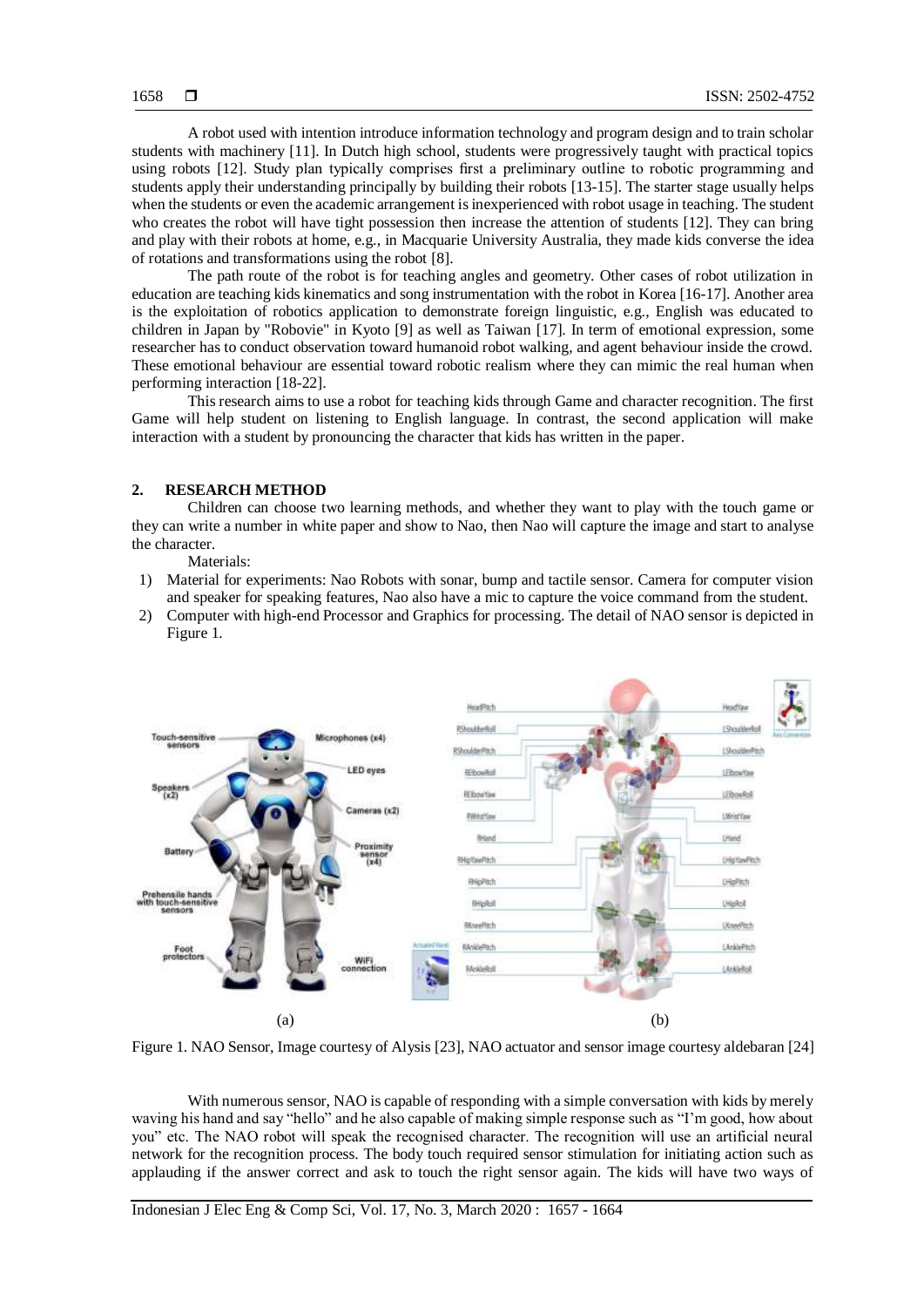communication with the robot that can enhance the immersion of learning for the Kids. The methodology of the project is consist of three main processes, as shown in Figure 2.



Figure 2. Methodology of NAO-Teach

## **3. RESULTS AND DISCUSSION**

The proposed research aims to strengthen the kid's mind and their motoric function, and the first stage is encouraging their motoric by receiving instruction through hearing and optic nerve. Their motoric will be executed when they did with the observation and thinking process. This research has two main features which are capable of providing the kids with fun educational tools:

## **3.1. Motoric Challenge for kids**

Kids will be asked to touch a part of the robot's body, and then the robot will verify whether the kids touch the correct sensor or not. If the answer right, Nao will give applause and appreciation to kids with a happy expression, however, if the answer not correct, nao will ask kids to choose the accurate sensor to be touched. These practices will influence children knowledge toward human body anatomy because NAO is kind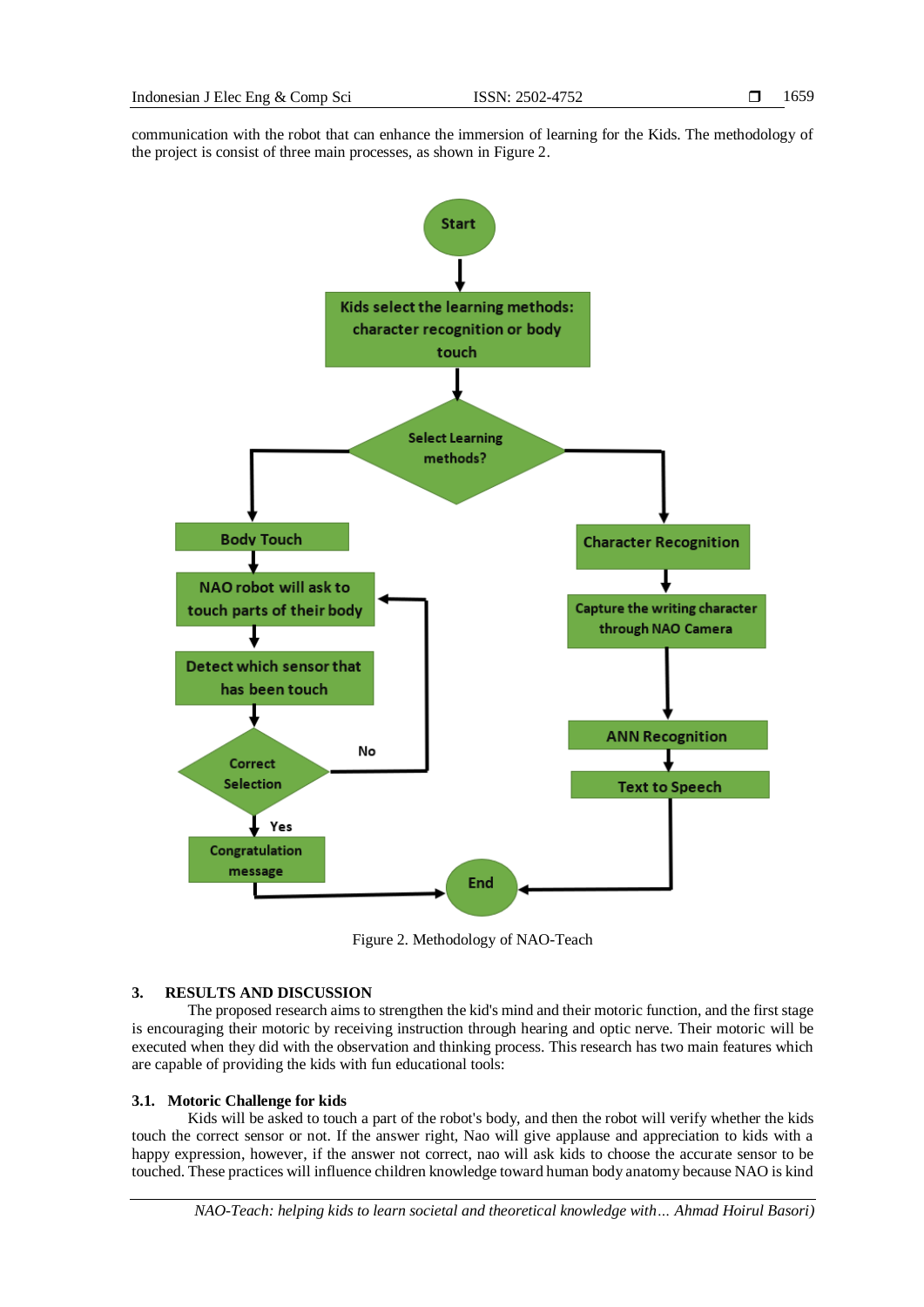of humanoid robot which resembles the human body parts itself. These practices can help kids to practice their listening of English words and their motoric nerve to locate the precise sensor. Figure 3 shows the demonstration of touch my head game. Refer to Table 1 for conversation between NAO and kids.

|                      | Table 1. Learning Conversation between Nao and Kids |                        |
|----------------------|-----------------------------------------------------|------------------------|
| Tasks                | Scenario                                            | Affected Motoric/Nerve |
| Game Selection       | Kids will be welcomed by NAO by introducing         | Hearing                |
|                      | his name and the way of game being played. E.g.     | Visual                 |
|                      | Phrase "Hello Kids, My Name NAO, Nice to meet       | Haptic/Sense of touch  |
|                      | you. We will played together nicely"                |                        |
| Touch Nao head       | Kids will be asked to touch Nao Forehead.           | Hearing                |
|                      | "Kids, touch my head"                               | Visual                 |
|                      |                                                     | Haptic/Sense of touch  |
| Touch Nao Left Hand  | Kids will be asked to select Nao Lefh hand          | Hearing                |
|                      | "Kids, touch my left hand"                          | Visual                 |
|                      |                                                     | Haptic/Sense of touch  |
|                      |                                                     | <b>Sensory Neuron</b>  |
| Touch Nao Right Hand | Kids will be asked to select Nao Right hand         | Hearing                |
|                      | "Kids, touch my right hand"                         | Visual                 |
|                      |                                                     | Haptic/Sense of touch  |
|                      |                                                     | <b>Sensory Neuron</b>  |
| Touch Nao Right Foot | Kids will be asked to select Nao Right Foot         | Hearing                |
|                      | "Kids, touch my right foot"                         | Visual                 |
|                      |                                                     | Haptic/Sense of touch  |
|                      |                                                     | <b>Sensory Neuron</b>  |
| Touch Nao Left Foot  | Kids will be asked to select Nao Left Foot          | Hearing                |
|                      | "Kids, touch my left foot"                          | Visual                 |
|                      |                                                     | Haptic/Sense of touch  |
|                      |                                                     | <b>Sensory Neuron</b>  |



Figure 3. Kids are asking to do interaction with NaO

While Figure 4 shown the choregraphe implementation to control the NAO a robot movement, how it moves, respond and receive stimulation. NAO will respond when kids touch one of NAO body parts such as hand, leg or head. Every movement will be executed by python code that bundled inside choregraphe (refer to Figure 5).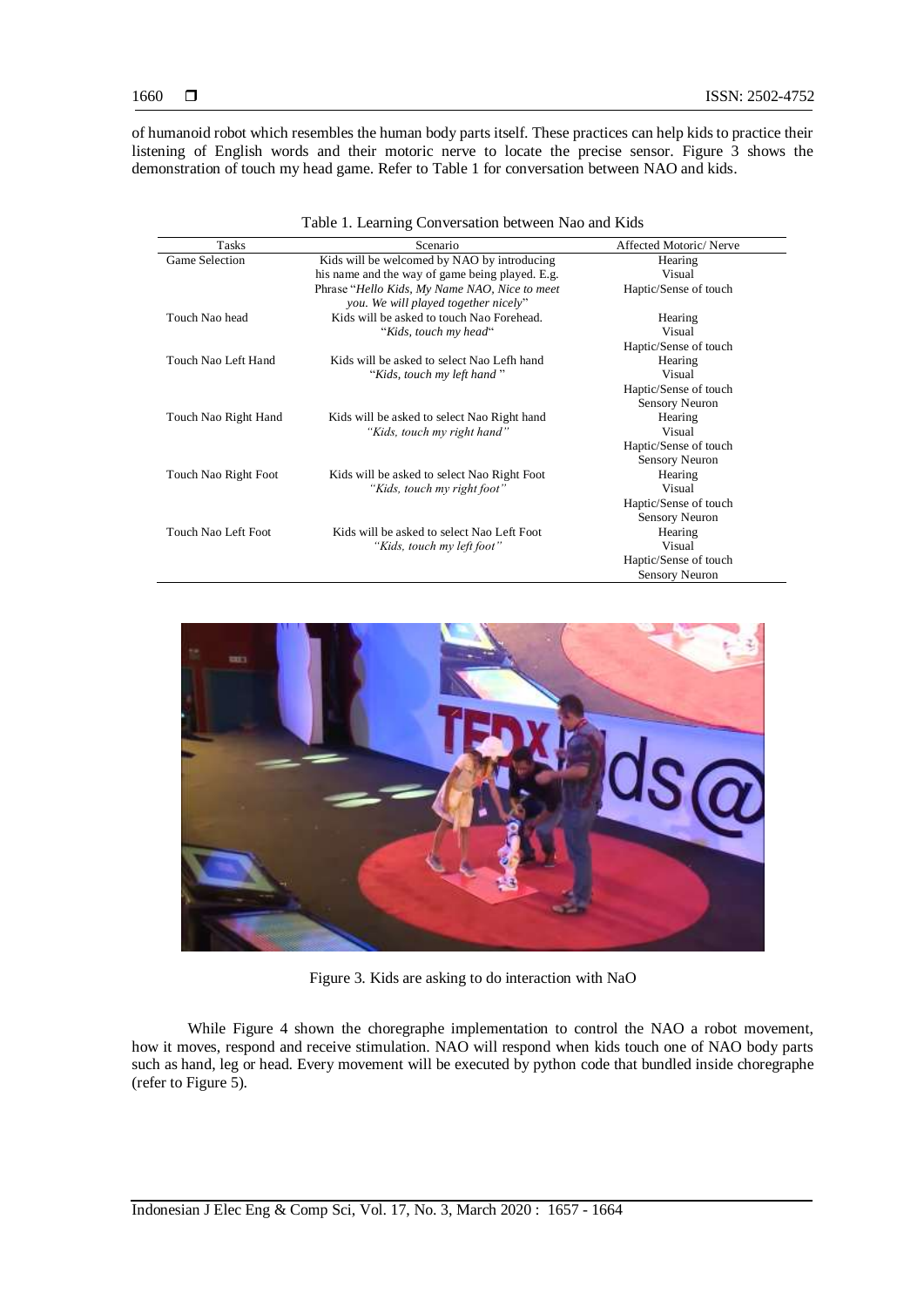

Figure 4. Choregraphe design Nao Interaction

| Script editor         |                                                                                                 |   |
|-----------------------|-------------------------------------------------------------------------------------------------|---|
| Step Right X          |                                                                                                 |   |
| $\mathbf{1}$          | class MyClass (GeneratedClass):                                                                 | ۸ |
| 병<br>$\frac{1}{2}$    | init (self):<br>def                                                                             |   |
| 3                     | GeneratedClass, init (self, False)                                                              |   |
| a                     | self.motion = ALProxy("ALMotion")                                                               |   |
| ö.                    | self.positionErrorThresholdPos = 0.01                                                           |   |
| $\overline{6}$<br>×.  | self.positionErrorThresholdAng = 0.03                                                           |   |
| 6<br>÷.               | def onLoad(self):                                                                               |   |
| $\overline{a}$        | pass                                                                                            |   |
| 10                    |                                                                                                 |   |
| 11 -                  | def onUnload(self);                                                                             |   |
| 12                    | self.motion.moveToward(0.0, 0.0, 0.0)                                                           |   |
| 33                    |                                                                                                 |   |
| $14 -$                | def onInput onStart(self);<br>import almath                                                     |   |
| 15<br>3.40            | # The command position estimation will be set to the                                            |   |
|                       | sensor position                                                                                 |   |
| 17                    | # when the robot starts moving, so we use sensors first                                         |   |
|                       | and commands later.                                                                             |   |
| 上击                    | initPosition =                                                                                  |   |
|                       | almath. Pose2D (self. motion. getRobotPosition (True))                                          |   |
| 19                    | targetDistance = almath. Pose2D (self.getParameter("Distance                                    |   |
| $\scriptstyle\rm{+1}$ | x<br>$(m)$ ").                                                                                  |   |
| 20                    | self.getParameter("Distance Y (m)"),                                                            |   |
| 定义                    | self.getParameter("Theta (deg)") * almath.PI / 180)                                             |   |
| 22                    | expectedEndPosition = initPosition * targetDistance                                             |   |
| 23                    | enableArms = self.getParameter("Arms movement enabled")                                         |   |
| 2.4                   | self.motion.setMoveArmsEnabled(enableArms, enableArms)                                          |   |
| $25 -$<br>26          | self.motion.moveTo(self.getParameter("Distance X (m)"),<br>self.getParameter("Distance Y (m)"), | × |
|                       |                                                                                                 |   |
| Ln <sub>1</sub>       | ٠<br>Find                                                                                       |   |

Figure 5. Phyton Code for NAO motion control

## **3.2. Handwriting Recognition**

There are several steps for the handwriting recognition such as:

- a) Preprocessing
- b) Segmentation
- c) Feature Extraction
- d) Classification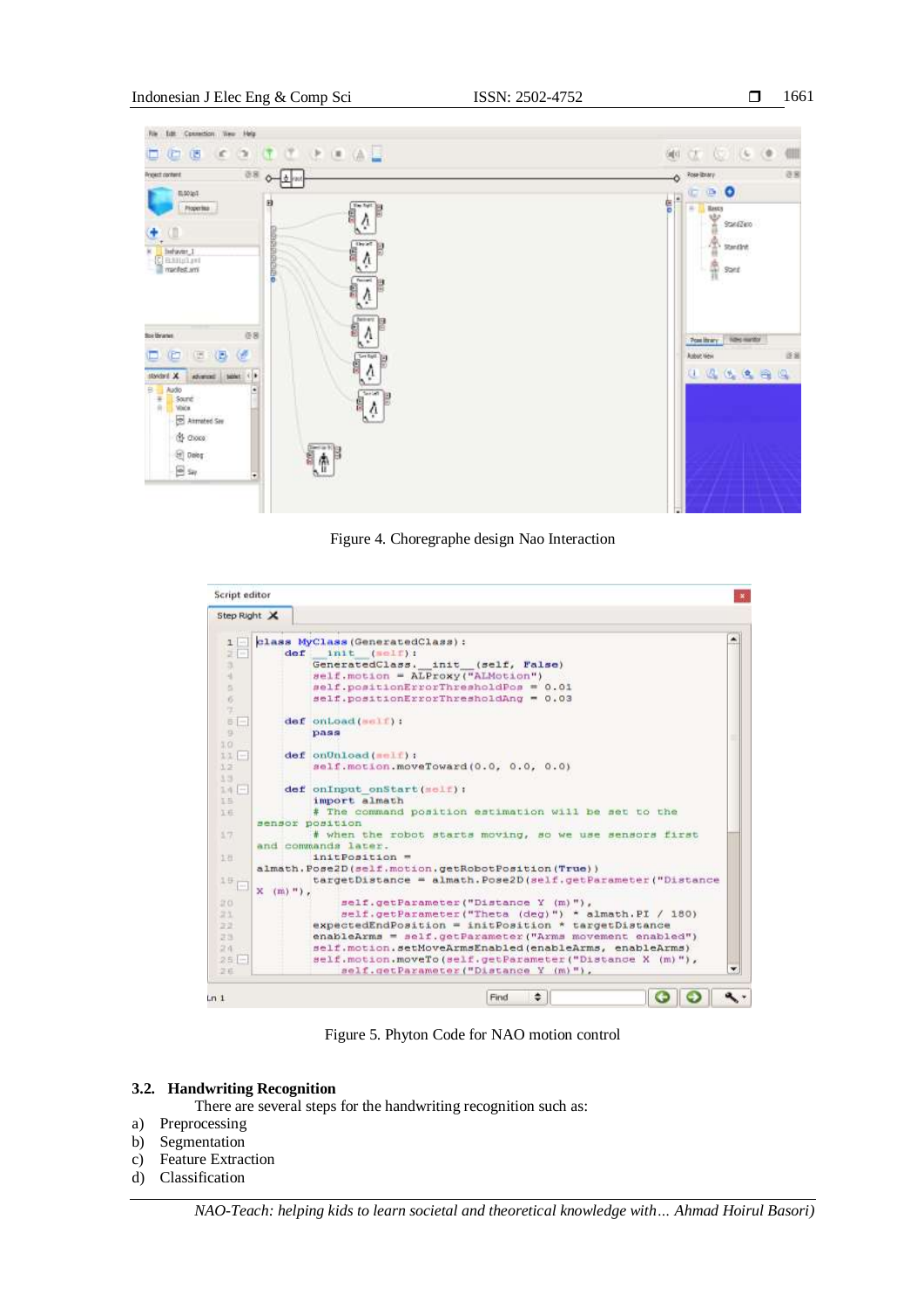Pre-processing phase can be divided into several stages:

- a) "*Size normalization*": This stage used to edit the image and the size standard using "Bicubic interpolation".
- b) "*Binarization*": Convert the grayscale image into binary image by thresholding technique
- c) "*Smoothing*": Reduce the broken edge of the image
- d) "*Edge detection*": Method to detect the boundary of image by comparing with neighbouring intensity.

After scanning the character, the image is under "*pre-processing*" stage that will remove the noise, and "*binarization*" in order to produce text from image. The image from "pre-processing" stage is classififed into lines, words and characters. Explanation is given to the below.

- a) Segmentation of Line: isolate line from text
- b) Segmentation of Word: parsing and isolate between word to word
- c) Character Recognition: neural network is used to recognised the letter.

We used phyton based neural network for character recognition because it has the same platform as NAO choregraphe engine. The result of character recognition is shown in Figure 6. The basic calculation of the neural network to find optimum weight and biases can be computed through cost function (1) [25]:

$$
C(\omega, b) \equiv \frac{1}{2n} \sum ||y(x) - a||^2
$$
 (1)

*ω denotes weights,b is the biases, n is number of training, a is vector of output if x is input.*



Figure 6. Recognized handwriting character



The hand writing database is used based on MNIST database [26]. Figure 7 shows the recognition result is quite promising when its reach 75% recognition rate and the loss value less than 0.6. Its can be achieved due to we ask the kids to write the character on the blank white paper to ease NAO recognize the handwriting. The children are quite sophisticated and happy to follow the character pronunciation of NAO.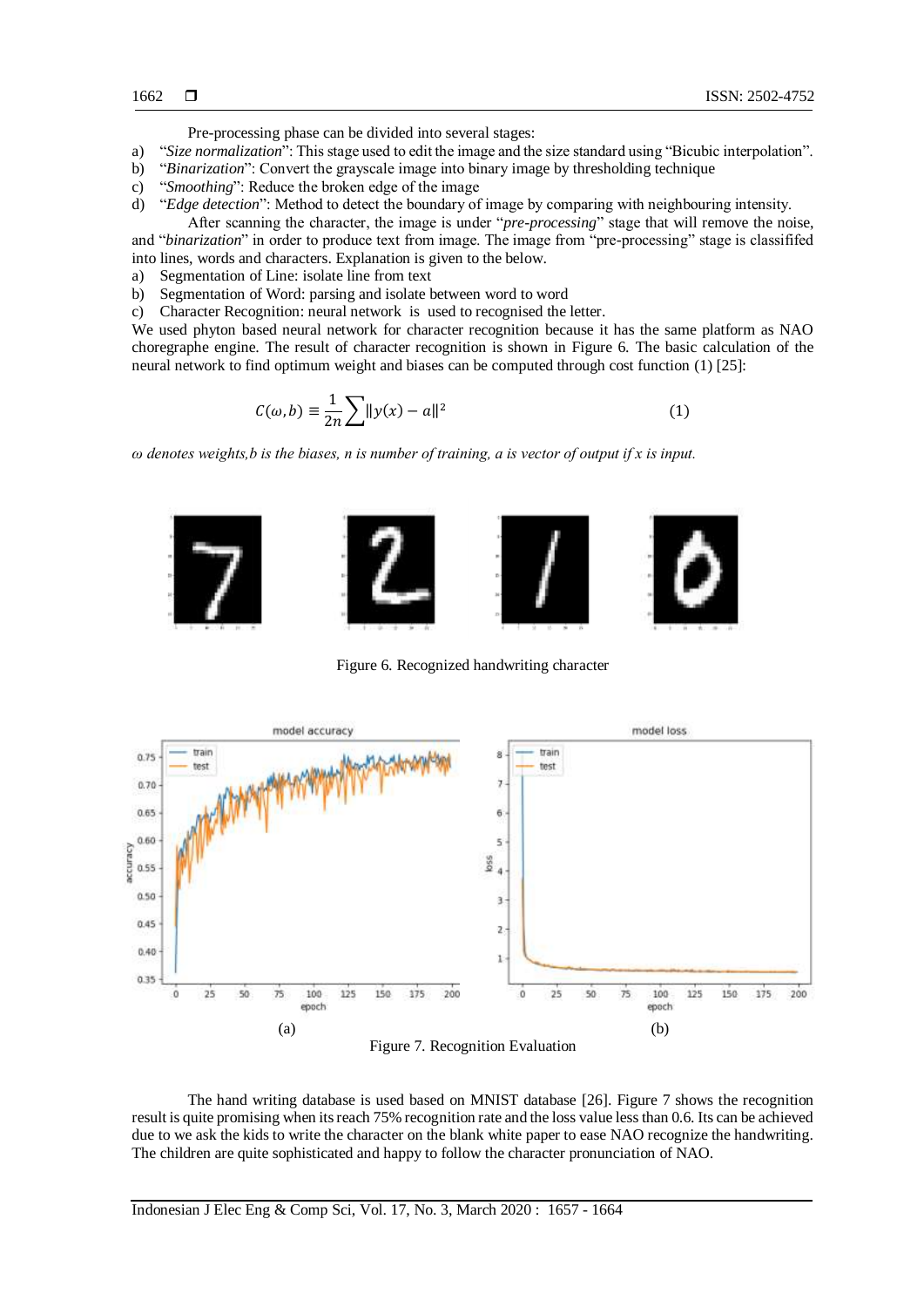#### **4. CONCLUSION**

The learning with robots are interesting for kids; the content of play and fun are affecting the result of the learning process. Kids are motivated by touch my head game, where they can study to listen to instruction and conduct the task properly. The character recognition also plays an important role, how NAO recognises the kids writing, and it can be spelt back towards them. In this case, the kids can learn how to pronounce English much better. The robot was able to achieve a high recognition rate for 75 % for Kid's handwritten. The testing accuracy is raising since the beginning of epoch and reach more than 75% during the 200 cycles, while loss rates are similar between the training and testing phase. It means The NAO can predict ad capture the information written by a kid. As future works, a lot of features that can be added later on, especially the interaction can produce through a more complicated game for learning.

## **ACKNOWLEDGEMENTS**

This work was supported by the Department of Information Technology, Faculty of Computing and Information technology Rabigh, King Abdulaziz University, Rabigh, Makkah Saudi Arabia. The authors, therefore, gratefully acknowledge the FCITR technical support.

#### **REFERENCES**

- [1] IFR. (2018, 25 October). *World Robotics Survey:Service robots are conquering the world*. Available: https://ifr.org/news/world-robotics-survey-service-robots-are-conquering-the-world-/
- [2] J. Han*, et al.*, "Comparative study on the educational use of home robots for children," *Journal of Information Processing Systems,* vol. 4, pp. 159–168, 2008.
- [3] D. Lees and P. LePage, "Robots in education: the current state of the art," *Journal of Educational Technology Systems,* vol. 24, pp. 299–320, 1996.
- [4] F. B. V. Benitti, "Exploring the educational potential of robotics in schools: a systematic review," *Computers and Education,* vol. 58, pp. 978–988, 2012.
- [5] U. Qidwai*, et al.*, "Humanoid Robot as a Teacher's Assistant: Helping Children with Autism to Learn Social and Academic Skills," *Journal of Intelligent & Robotic Systems,* vol. 1, 2019.
- [6] J. Han and D. Kim, "r-Learning services for elementary school students with a teaching assistant robot," in *The 4th ACM/IEEE International Conference on Human-Robot Interaction (HRI)*, La Jolla, CA, 2009, pp. 255-256.
- [7] J. H. Han*, et al.*, "Physical learning activities with a teaching assistant robot in elementary school music class," *Journal of Convergence Information Technology,* vol. 5, pp. 1406–1410, 2009.
- [8] K. Highfield*, et al.* (2008, 1-11-2019). *Early mathematics learning through exploration with programable toys*. Available: http://hdl.handle.net/1959.14/322176
- [9] F. Jamet*, et al.*, "Learning by Teaching with Humanoid Robot: A New Powerful Experimental Tool to Improve Children's Learning Ability," *Journal of Robotics,* vol. 2018, pp. 1-11, 2018.
- [10] S. Y. Okita*, et al.*, "Learning together: ASIMO developing an interactive learning partnership with children," in *The 18th IEEE International Symposium on Robot and Human Interactive Communication*, 2009, pp. 1125–1130.
- [11] T. Balch*, et al.*, "Designing personal robots for education: hardware, software, and curriculum," *IEEE Pervasive Computing,* vol. 7, pp. 5-9, 2008.
- [12] O. Mubin*, et al.*, "Improving speech recognition with the robot interaction language," *Disruptive Science and Technology,* vol. 1, pp. 79-88, 2012.
- [13] D. Belanche*, et al.*, "Service robot implementation: a theoretical framework and research agenda," *The Service Industries Journal,* vol. 40, pp. 203-225, 2020/03/11 2020.
- [14] I. Jawaid*, et al.*, "Robotic system education for young children by collaborative project based learning," *Comput Appl Eng Educ,* vol. 28, pp. 178-192, 2020.
- [15] M. Saerbeck*, et al.*, "Expressive robots in education: varying the degree of social supportive behavior of a robotic tutor," in *CHI Conference on Human Factors in Computing Systems*, Atlanta Georgia USA, 2010, pp. 1613–1622.
- [16] R. Mitnik*, et al.*, "An autonomous educational mobile robot mediator," *Autonomous Robots,* vol. 25, pp. 367-382, 2008/11/01 2008.
- [17] C.-W. Chang*, et al.*, "Exploring the Possibility of Using Humanoid Robots as Instructional Tools for Teaching a Second Language in Primary School," *Educational Technology & Society,* vol. 13, pp. 13-24, 2010.
- [18] N. Abdullasim*, et al.*, "Velocity Perception: Collision Handling Technique for Agent Avoidance Behavior," *Telkomnika,* vol. 11, 2013.
- [19] N. N. Albaqami*, et al.*, "Augmenting Pilgrim Experience and Safety with Geo-location Way finding and Mobile Augmented Reality," *International Journal of Computer Science and Network Security,* vol. 8, pp. 23-32, 2018.
- [20] H. M. A. AlJahdali and A. H. Basori, "Emotional Contagion Driven of Parent-Child's Agents in Crowd during Panic Situation," *International Journal of Computer Network and Information Security,* vol. 19, pp. 261-266, 2019.
- [21] A. H. Basori, "Emotion Walking for Humanoid Avatars Using Brain Signals," *International Journal of Advanced Robotic Systems,* vol. 10, p. 29, 2013/01/01 2013.
- [22] A. H. Basori and H. M. A. AlJahdali, "Performance Driven-biped Control for Animated Human Model with Motion Synthesis Data," *Journal of Information Systems Engineering and Business Intelligence,* vol. 4, 2018.
- [23] Alysis. (2019, November). *Nao Sensor*. Available: https://www.alisys.net/en/robot-nao